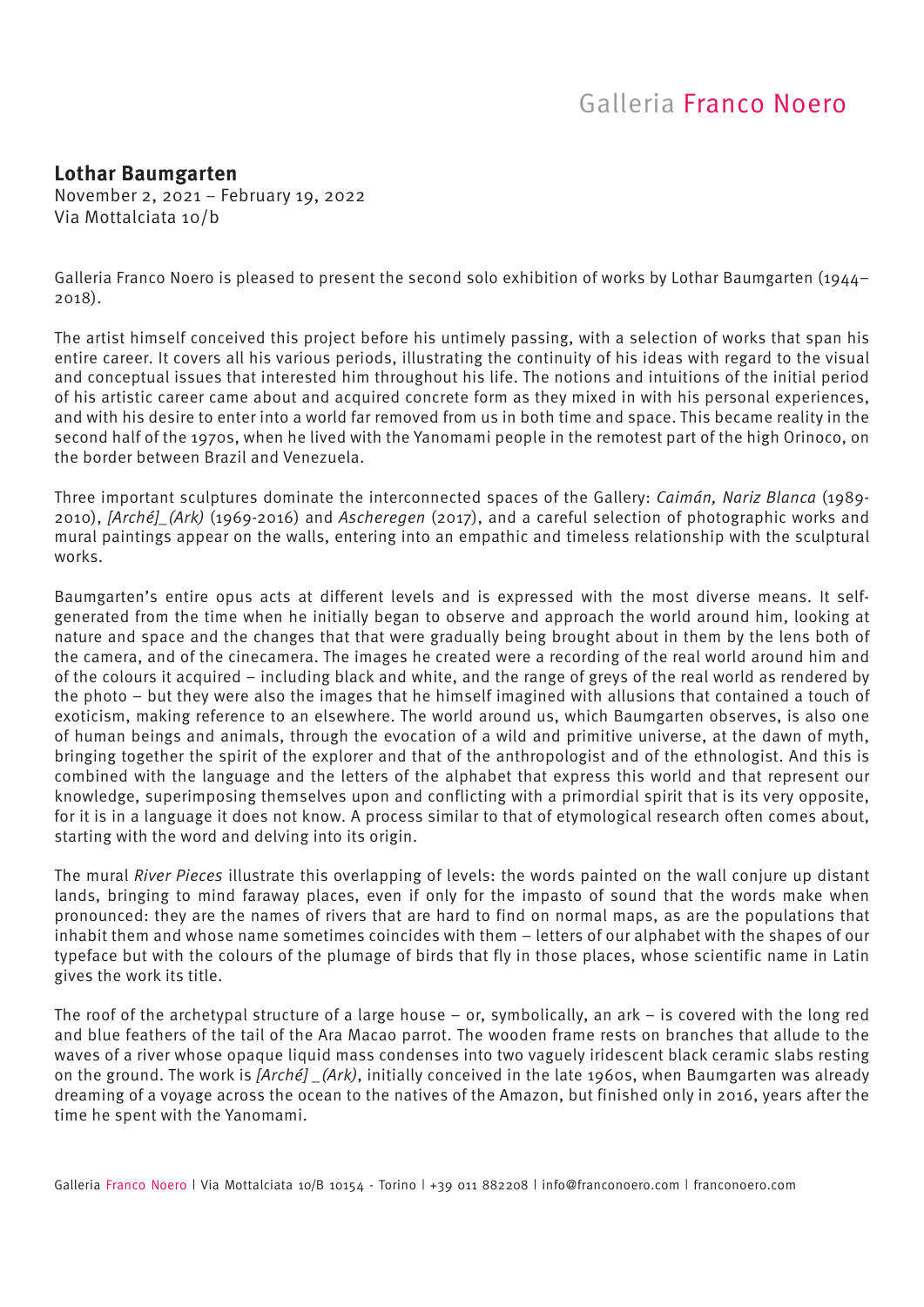The sounds recorded in the forest, together with the voices of the Yanomami, come surprisingly close and resonate inside the SAAB 900 that the artist used for a long period of his life. The work dominates the central space of the Gallery, interacting with a River Piece, whose shades of green and black echo those of a banana leaf placed inside a Volkswagen car. This appears in a photograph on the adjacent wall entitled VW do Brasil. Here the spirit of an exuberant, luxuriant nature coexists once again with the meticulous, diametrically opposed elegance of the car's mechanicals and materials.

An essay written by the artist accompanies *Caimán, Nariz Blanca* (Caiman, White Nostril), from which this extract is taken:

*"Caimán, Nariz Blanca, or Caimán, White Nose, A white SAAB, model 900, 1989, has been transformed into an audio piece, with the title, Caimán, Nariz Blanca, which refers to its morphological appearance. It functions as a place, a location, as a time capsule and as an exceptional 35-hour audio experience. It provides an intimet space for contemplation on time and distance, it confronts under the cars acoustic dome with the native tongue, spoken by the Yãnomãmi people. It is a piece about space and time, about the awareness of dying and extinct*  languages, a reflection on linguistic diversity and a cultural critique of agony and resignation. It is a statement *by the Yãnomãmi society for their poetics of 'non-writing literature'.*

*Carefully restored and only altered with a newly installed surround sound system, it provides a hermetically sealed audio space to receive ethnographic field recordings, which were recorded in various settlements for a period of eighteen months during the years 1978, 1979 and 1980 while I lived among the Yãnomãmi people in the deep rain forests of the Upper Orinoco region and the Parima mountains between Venezuela and Brazil. The content of the work is not only embedded in the formal grammar and its physical appearance, it is rather present through the human dialogue and exchange which the piece provides. The gravity of the experience, shared for eighteen months without any contact to the outside world is present in these recordings.* 

*My constant physical presence in all the recordings is obvious, but this presence does not exist phonetically in any of the takes from the beginning to the end. The Saab is a substitute for my silent physical presence at the time of the recording process and at the same time it stands for my absence during its presentation"*. (LB)

*Ascheregen* (Shower of Ash) is a work created by Lothar Baumgarten for his last participation in an institutional exhibition: entitled Prometheus Unbound and curated by Luigi Fassi, it was held in 2017 at the Neue Galerie in Graz. The essay written by Fassi for the exhibition catalogue looks at Baumgarten's interpretation of the myth of Prometheus, in a series of operations across several levels. The work shown in the exhibition – a large table showcase like those used in museums but with its legs apparently resting precariously on piles of white terracotta plates – was the object with the most deeply ingrained and least ephemeral features.

*A confrontation with mythical thinking and the interrogative dimension of the Prometheus myth is highlighted by Lothar Baumgarten, who also investigates the meaning of prometheism and its enduring enigmatic potential throughout time.* 

*Baumgarten, whose work has always been engaged in an intense reflection on nature and its problematic categorisation through the anthropic forms of culture and science, in a series of new works, has focussed a reflection on some essential aspects of myth. Who is Prometheus? As we have seen, the ancient Titan is an ancestral cosmological entity that precedes the Olympic gods; is a primordial power (temporarily) forced to having his liver torn apart by an eagle, with it then destined to regenerate each night in an endless cycle. Baumgarten represents these bare elements of the mythological events in their rough and burning materiality. In his body of work presented in the exhibition, entitled Ascheregen, scattered elements are gathered together: the names of the Titans appear painted over eagles' feathers; and ashes and charcoal stones are placed close to* 

Galleria Franco Noero | Via Mottalciata 10/B 10154 - Torino | +39 011 882208 | info@franconoero.com | franconoero.com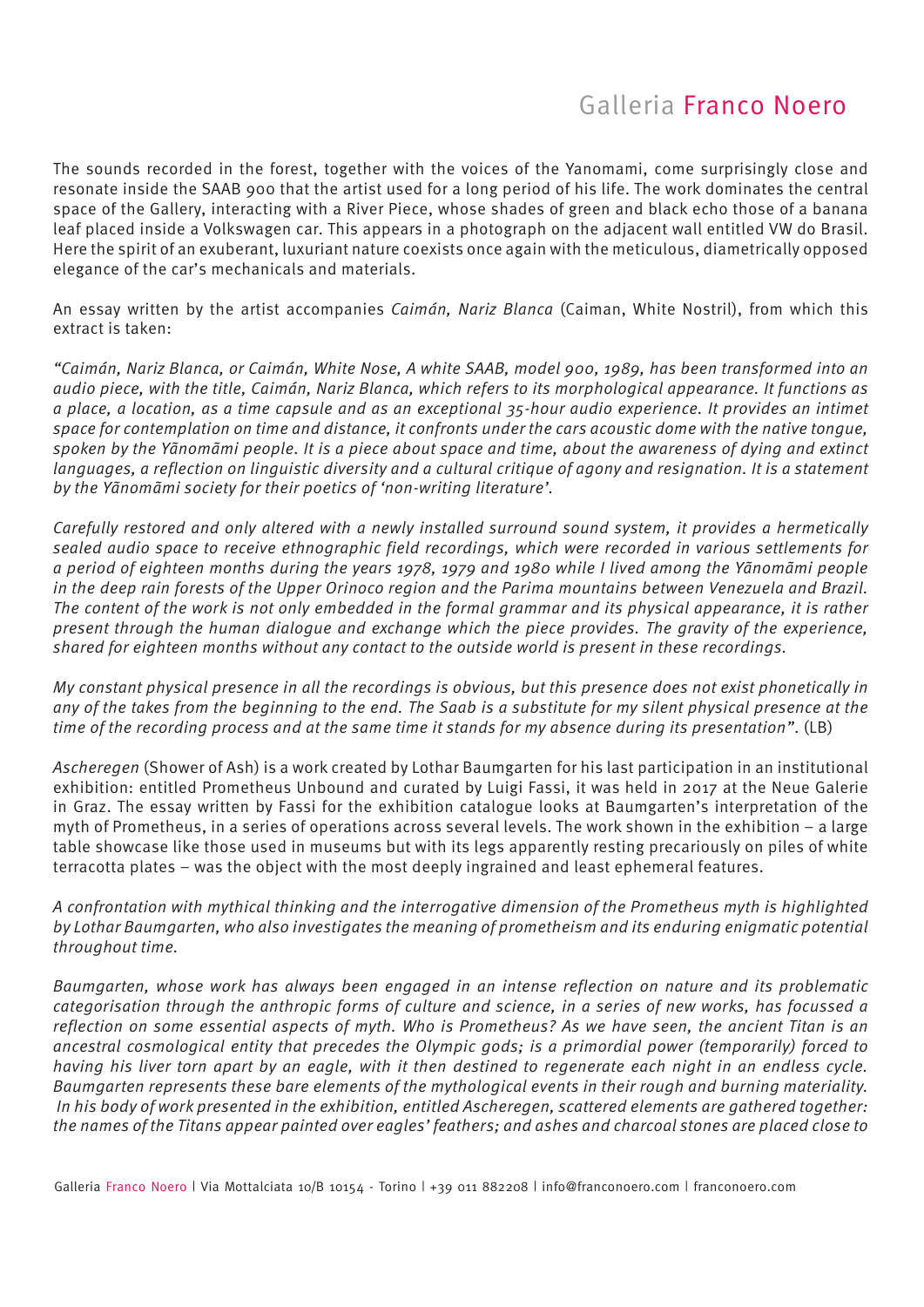*each other in an enigmatic evocation of Prometheus through biological elements and natural forms. Charcoal as a mineral element reappears in other sculptures, indirectly signalling the latency of fire as a primary element; a signal of intelligence and strength, but also one of fear and destruction.* 

*The laconicism of Kafka's text is a key reference running through Baumgarten's and Stockhausen's dialogue with the Prometheus myth. The myth cannot be hermeneutically forced into any single interpretation, and, by its very structure calls for continuous re-reading, a process bringing to the fore its dialectic of progress and standstill; of development and failure. If the myth teaches both the permanence of the human possession of culture and the irreversibility of its development despite the opposition of the will of Zeus, Baumgarten explores such a statement, stressing the possibility –transmitted by the myth—of resistance through self-cultivation.* 

*In this way, elements from the culture of labour and civil engagement emphasise the manifestations of a possible Bildung that Baumgarten allows to emerge in his works on Prometheus. Stones, ashes, pigments, feathers, but also literary references, all converge to compose a body of research aimed at grasping mythical thinking by means of the hidden nature of things. This is done by exploring their enigmatic appearance, the history contained within their ephemeral materiality, as well as their organic consistency and seductive ambiguity.* 

Luigi Fassi, *Prometheus Unbound*, 2017, Mousse Publishing, edited by Luigi Fassi and steirischer herbst – pp. 181-182

*Shapono* is a mural charcoal drawing that schematically represents the distribution of family units under a circular roof covered with palm leaves and open in the middle, where the Yanomami lived around individual hearths. The artist originally drew the work in pencil on a white ceramic plate, the surface of which he had partially coated with white lead, placed inside a showcase where there were others that formed a river map of the areas around the shapono. Together with its shape, the primary function of eating and the conviviality that the plate immediately brings to mind surprisingly coincides with that of the place where the Yanomami base their social structure and organisation and where they live their lives.

The six films that Baumgarten shot in black and white and in colour during the time he spent with the Yanomami are shown one after the other in the space reserved for special projects downstairs in the Gallery. They constitute an exceptional ethnographic record, with a precious and exciting view of the construction of the palm-leaf roof of the shapono, as well as of other rites and customs.